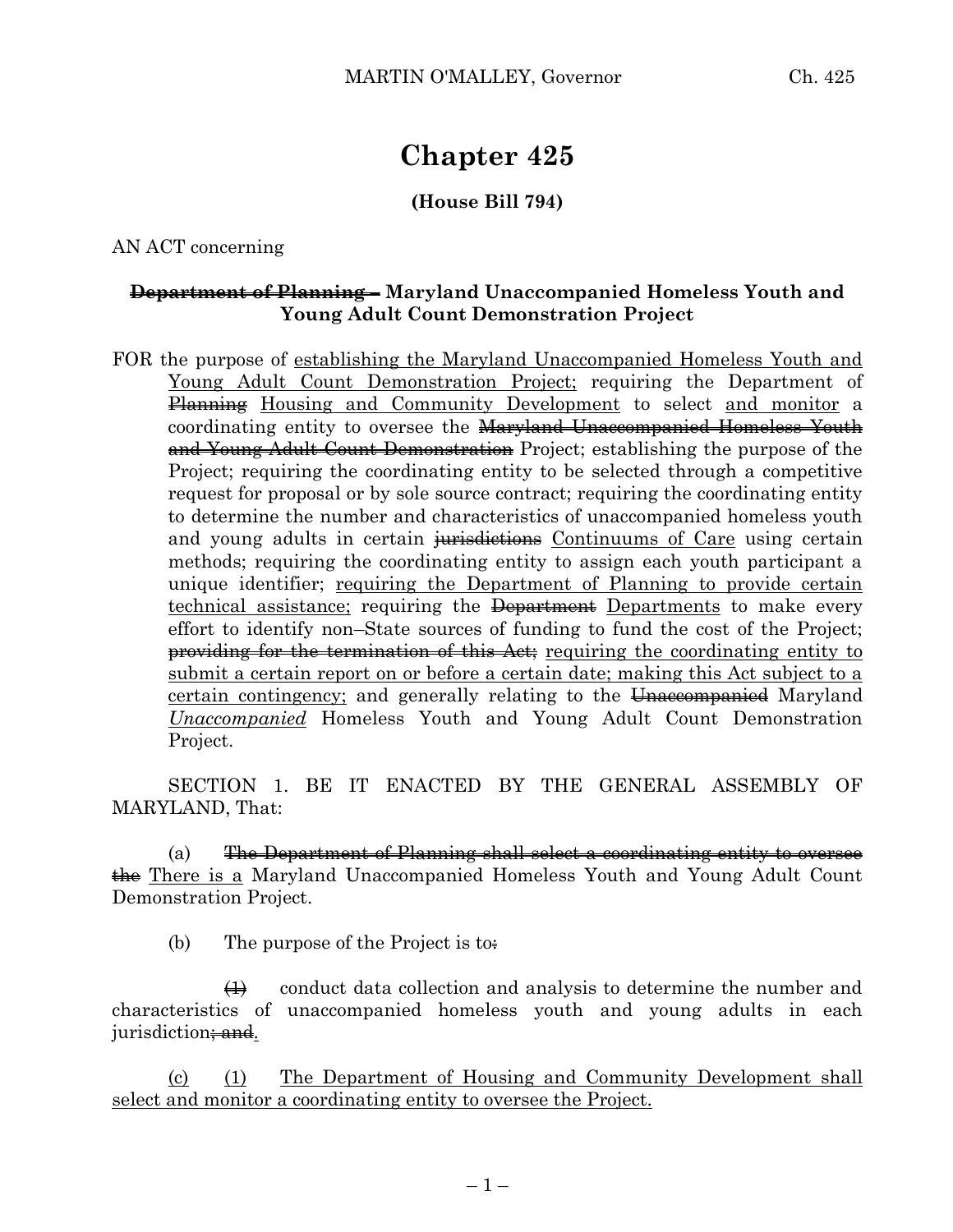(2) The coordinating entity shall be selected through a competitive request for proposal or by sole source contract.

 $\left(2\right)$  on or before September 30, 2016, submit a report to the General Assembly, in accordance with § 2–1246 of the State Government Article, on the results of the Project.

(c) The coordinating entity shall be selected through a competitive request for proposal or by sole source contract.

(d) The Project shall require the coordinating entity to determine the number and characteristics of unaccompanied homeless youth and young adults in  $\frac{1}{2}$ following jurisdictions:

- (1) Anne Arundel County;
- (2) Baltimore City; and

(3) Wicomico County at least the following Continuums of Care established under Subtitle C of Title IV of the McKinney–Vento Homeless Assistance Act, 42 U.S.C. §§ 11381 through 11389:

- (1) MD 501 Baltimore City Continuum of Care;
- (2) MD 503 Annapolis/Anne Arundel County Continuum of Care;
- (3) MD 505 Baltimore County Continuum of Care;
- (4) MD 512 Hagerstown/Washington County Continuum of Care;

(5) MD 513 – Wicomico/Somerset/Worcester County Continuum of

Care; and

(6) MD 600 – Prince George's County Continuum of Care.

(e) (1) To determine the number of unaccompanied homeless youth and young adults in each jurisdiction, the coordinating entity, in partnership with Continuums of Care and local communities, shall:

(i) utilize data on the number of homeless students in public schools reported under the federal McKinney–Vento Homeless Assistance Act;

(ii) conduct a street count of unaccompanied homeless youth and young adults;

#### (iii) survey service providers; and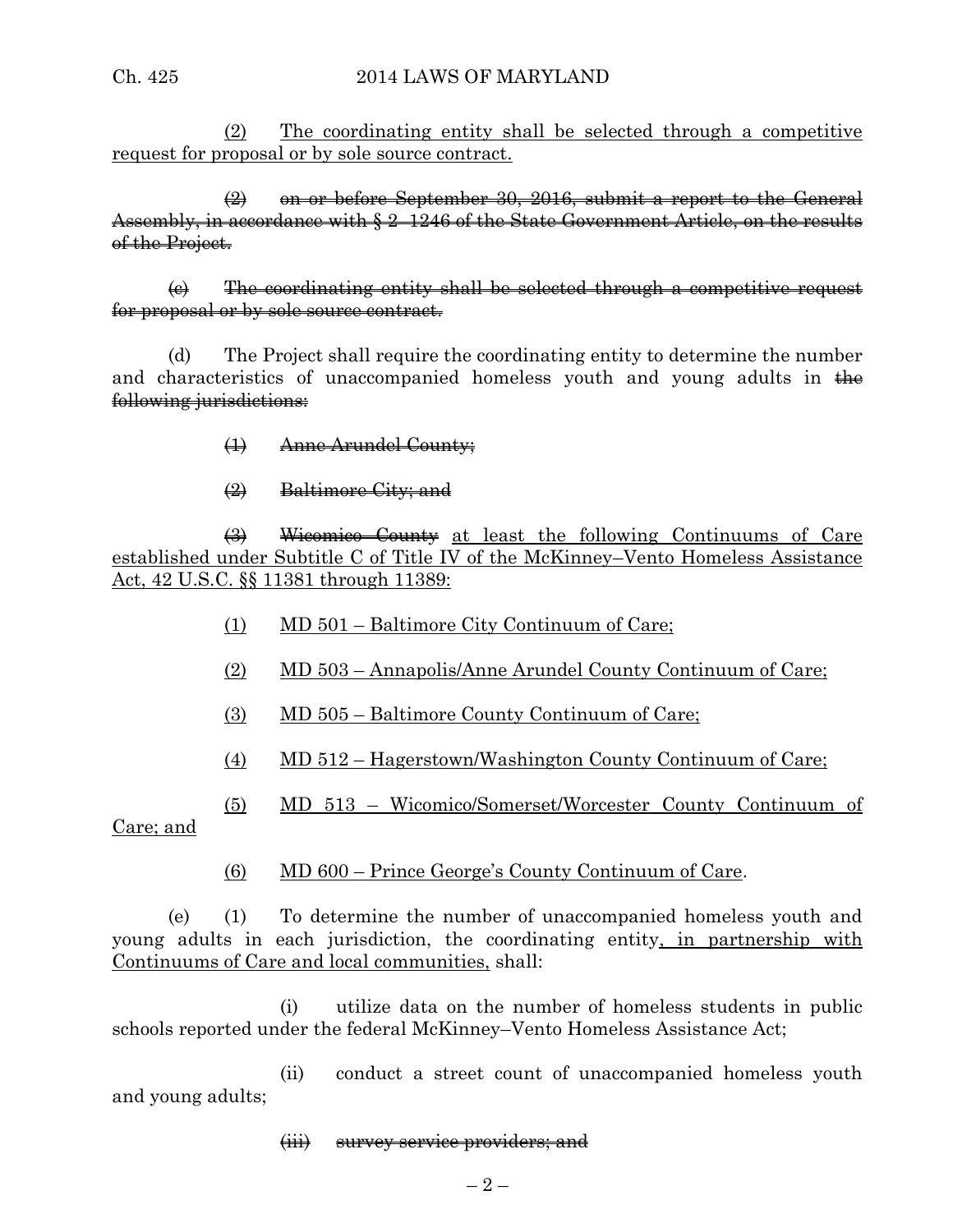## (iii) conduct a service provider count of unaccompanied homeless

## youth; and

- (iv) conduct qualitative data collection, including conducting:
	- 1. surveys;
	- 2. focus groups; and
	- 3. in–depth interviews.

(2) The coordinating entity shall work with local jurisdictions communities to tailor data collection methodology used under paragraph (1) of this subsection, as appropriate.

(3) Any survey conducted under paragraph (1) of this subsection shall include a uniform set of questions but may include additional questions if the additional questions are agreed on by the local jurisdictions communities and the coordinating entity.

(4) The methods of data collection described under paragraph (1) of this subsection shall employ promising practices, including those identified through the federal Youth Count! Pilot Project, including:

- (i) employing youth outreach workers;
- (ii) using magnet events; and
- (iii) providing stipends to encourage participation.

(5) Data collection conducted under this subsection shall be conducted to coincide with the end of the K–12 school year and the reporting of data under the federal McKinney–Vento Homeless Assistance Act.

(6) To protect the anonymity of youth participants and avoid duplication, the coordinating entity shall assign each youth participant a unique identifier that does not reveal the participant's identity.

(f) The Department of Planning shall:

(1) assist with presurvey data collection consultation and mapping support;

(2) analyze and compile data after the survey is completed; and